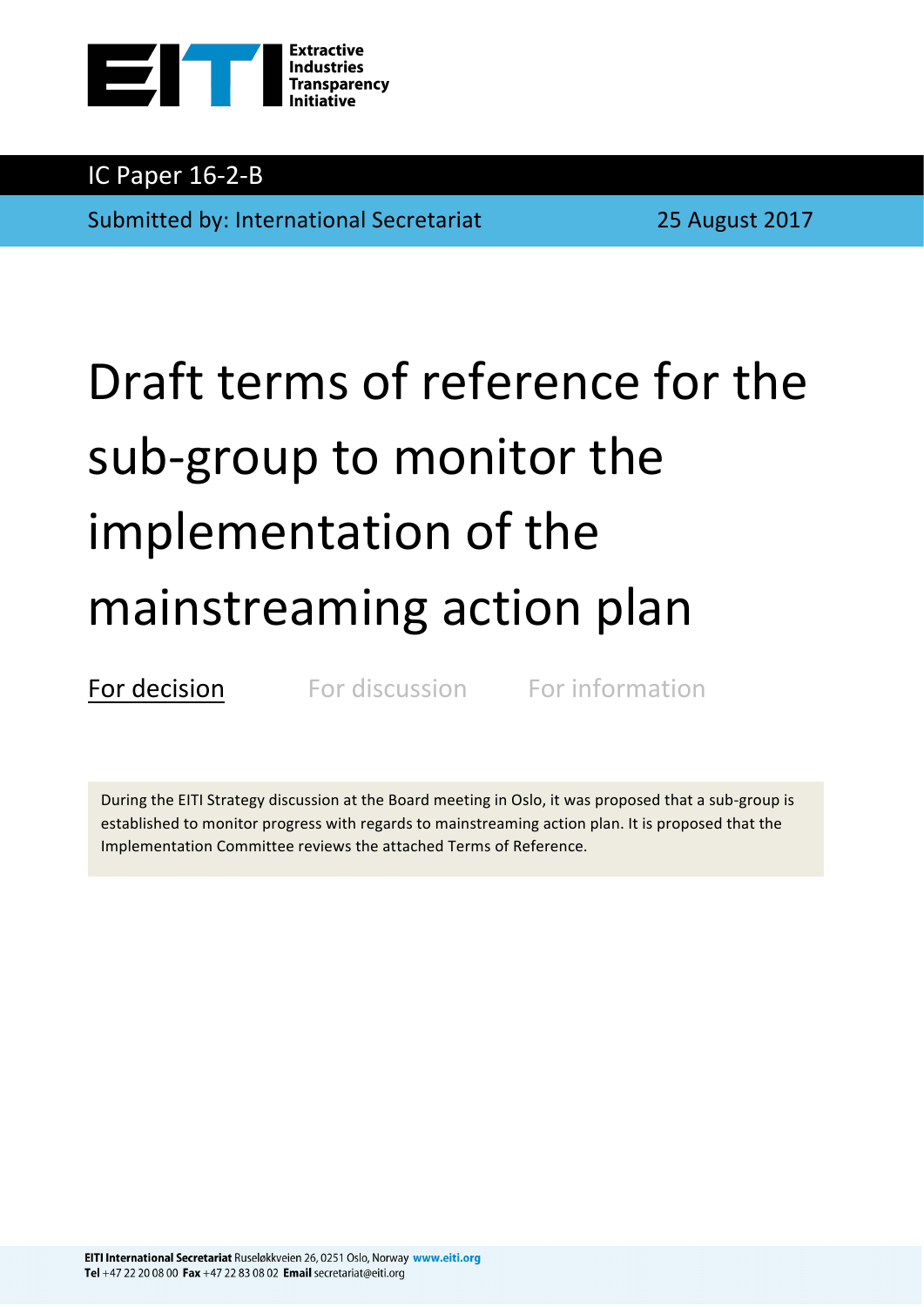# DRAFT TERMS OF REFERENCE FOR THE SUB-**GROUP TO MONITOR THE** IMPLEMENTATION OF THE MAINSTREAMING ACTION PLAN

# Table of Contents

#### **Supporting documentation**

Board paper 35-4-C Towards mainstreaming action plan: https://eiti.org/document/mainstreaming-action-plan

IC paper 16-2-A Update on the implementation of the mainstreaming action plan

Board Paper 37-2-A - Is the EITI achieving its mission?

#### Has the EITI competence for any proposed actions been considered?

Board paper 35-4-C Towards mainstreaming action plan, action 2.4, mandates the International Secretariat to highlight progress with mainstreaming. The TOR for the Implementation Committee mandates the Committee to oversee mainstreaming.

#### **Financial implications of any actions**

There are no financial implications of this request for the EITI International Management, other than the administrative processing. There are no costs expected outside the budget in the agreed workplan.

#### **Document history**

| Submitted to the Implementation Committee | 28 June 2017 |
|-------------------------------------------|--------------|
| Discussed by the Implementation Committee | 5 July 2017  |
| Approval by the Implementation Committee  | твс          |
| Submitted to the EITI Board (BC XXX)      | <b>TBC</b>   |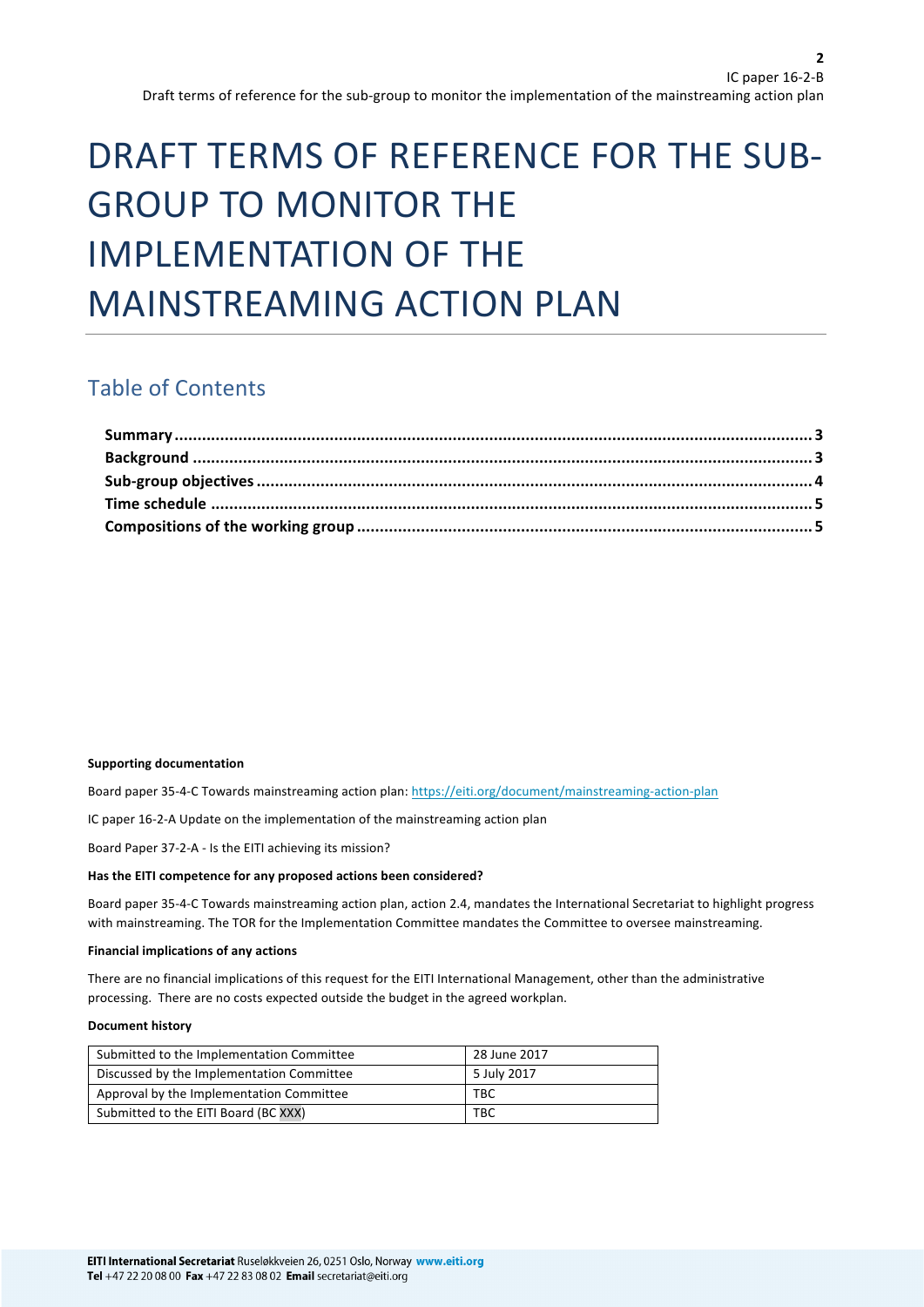**3**

### **Summary**

At the EITI strategy discussion at the Board meeting in Oslo, it was proposed that the Implementation Committee establishes a sub-group of the Implementation Committee to monitor the implementation of the mainstreaming action plan (IC Paper 16-2-A). Specifically, it is suggested that the group prepares a report, including recommendations to the Board, addressing the questions outlined in the strategy paper discussed in Oslo (Board Paper 37-2-A).

It is suggested that the sub-group comprises members of the Implementation Committee. The Committee may wish to invite representatives from implementing countries and from supporting organisations that are involved in supporting mainstreaming activities to participate in the meetings as observers.

# **Background**

The adoption of the 2016 EITI Standard in February 2016 marked a milestone for the EITI by including provisions that enable mainstreamed transparency. In short, mainstreamed transparency means that in the long term, extractive industry transparency should become an integral part of how governments manage their sector. Rather than simply relying on the EITI reporting mechanism to bring about transparency, governments implementing the EITI should to a greater extent make the information required by the EITI Standard available through government and corporate reporting systems such as databases, websites, annual reports, portals etc. This would avoid duplication of reporting and make EITI data more widely accessible.

To achieve mainstreamed transparency, the EITI Standard has been refined to outline two possibilities for EITI disclosures:

- 1. "**conventional EITI reporting**" with data collection and reconciliation by an Independent Administrator; and
- 2. "mainstreamed EITI reporting" where public disclosures of the information required by the EITI Standard are made through existing government systems.

In October 2016, the EITI Board adopted a towards mainstreaming action plan. It outlines activities to be undertaken by the EITI International Secretariat, working together with supporting organisations, to accelerate the trend toward mainstreaming. The action plan has four elements:

- 1. Efforts to raise awareness and developing the business case for mainstreaming.
- 2. Targeted support to implementing countries that have agreed to prioritise mainstreaming.
- 3. "Practical tools for mainstreaming", including guidance and providing access to technical expertise.
- 4. Policy development, including opportunities to refine the EITI Standard and Validation procedures to ensure that efforts to mainstream EITI implementation are appropriately incentivised and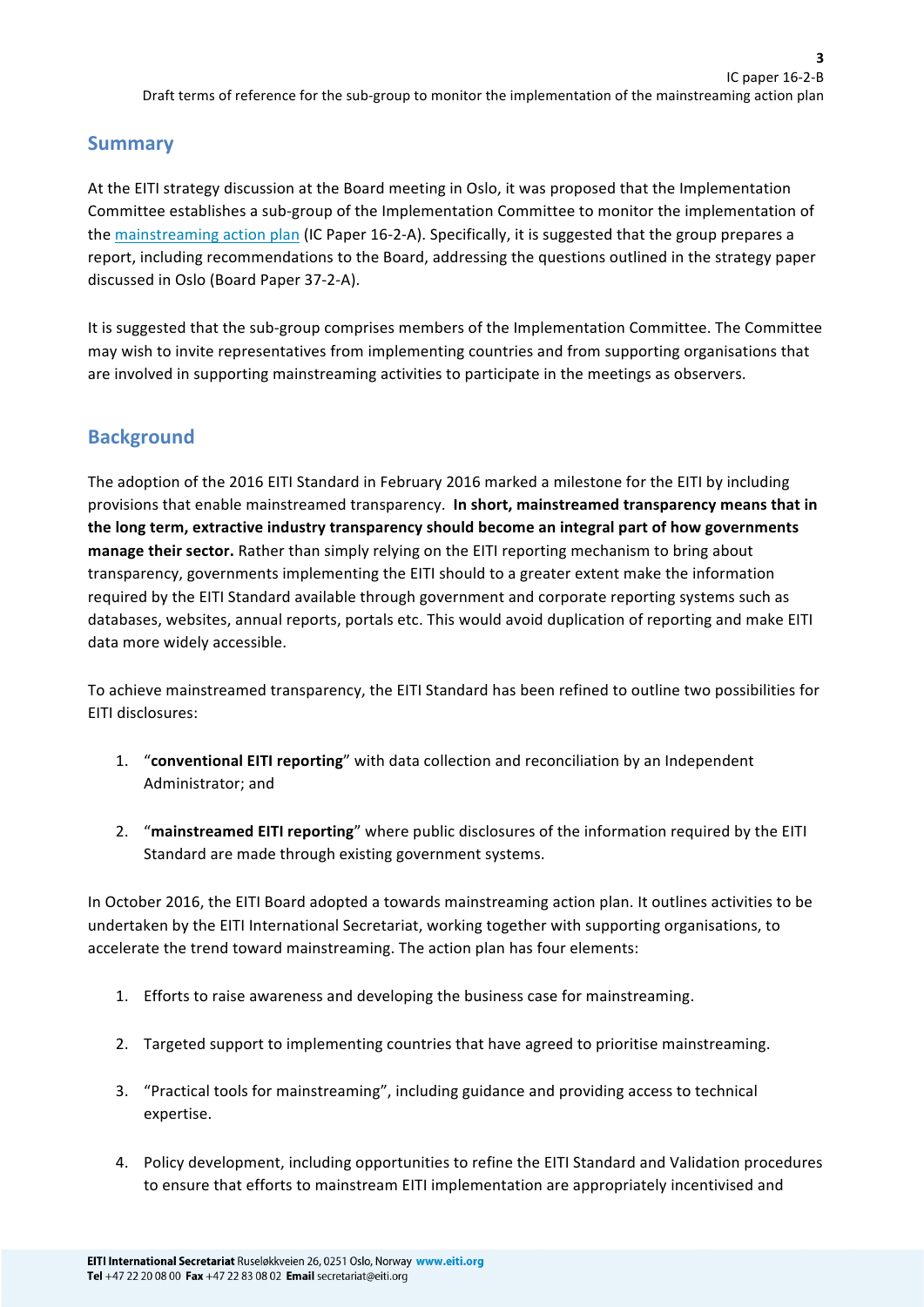recognised. 

These activities are reflected in the International Secretariat's 2017 work plan.

In June 2017, the International Secretariat prepared an update on EITI mainstreaming (see IC Paper 16-2-A). It surveys the growing awareness and interest in mainstreaming from EITI Implementing countries, and highlights several challenges, including mobilising technical and financial support, the rigidity of the agreed upon procedure, and uncertainty regarding the role of multi-stakeholder groups in mainstreamed EITI implementation.

## **Sub-group objectives**

The sub-group is tasked with:

- 1. Preparing a report, including options and recommendations to the Board, addressing questions related to advancing mainstreaming as outlined in the strategy paper discussed in Oslo (Board Paper 37-2-A). This should include exploring the following issues:
	- a. With mainstreamed disclosure, what role is there for the MSG? Will it still function as a monitoring body, ensuring that the systems are maintained and that the disclosures do not fall below the standard or as a consultative body in terms of what further disclosures government or companies will take on?
	- b. Should governments consider mainstreaming multi-stakeholder dialogue, i.e. by making multi-stakeholder consultations and participation in public policy-making, e.g. in parliament, in the media, in other consultation forums, part and parcel of how the government operates?
	- c. What will happen to the recommendations for improving the sector, currently provided by the EITI Reports if there is a mainstreamed approach?
	- d. Is there a tension between the EITI as a way of holding in particular governments to account and the EITI as a platform for reforms?
	- e. How do we secure political support for mainstreaming in countries where the EITI institutions have become too powerful?
	- f. Should the "two-year rule" be revised to require more timely publication of data and encourage countries to move mainstream EITI implementation?
	- g. How can EITI data become more accessible?
	- h. Is it time to let go of reconciliation?